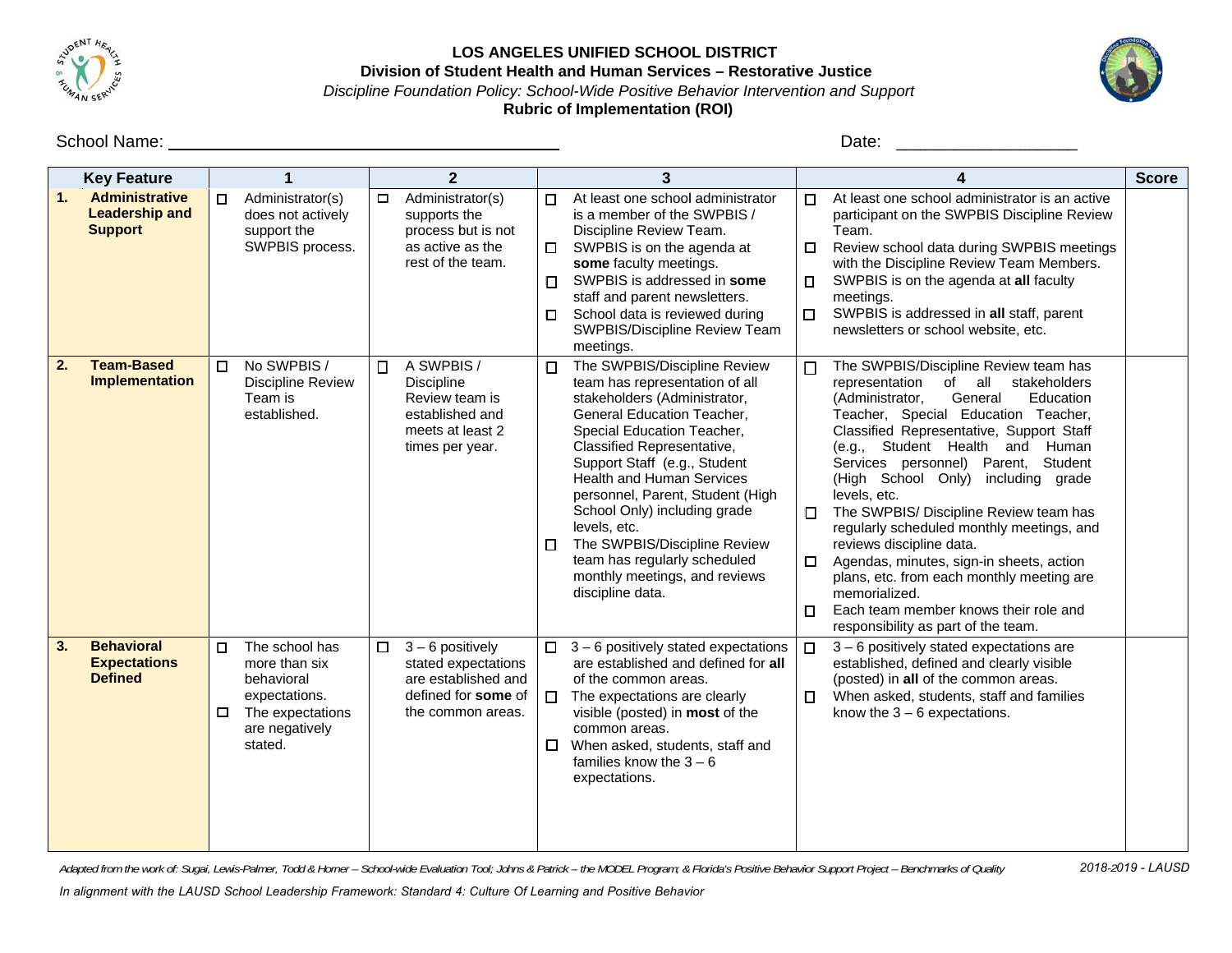

## LOS ANGELES UNIFIED SCHOOL DISTRICT

**Division of St udent Health an d Human Servi c ces – Restorativ e e Justice**



*Dis scipline Foundatio on Policy: School--Wide Positive B e ehavior Interventi ion and Support* 

**Rubric of Implementation (ROI)** 

| <b>Key Feature</b>                                                                           | 1                                                                                                                                                        | $\overline{2}$                                                                                                                                                                                                                                                                                                           | 3                                                                                                                                                                                                                                                                                                                                                                                                                                                                                                                                                                                                                | 4                                                                                                                                                                                                                                                                                                                                                                                                                                                                                                                                                                                                                                                                                                                                                    | <b>Score</b> |
|----------------------------------------------------------------------------------------------|----------------------------------------------------------------------------------------------------------------------------------------------------------|--------------------------------------------------------------------------------------------------------------------------------------------------------------------------------------------------------------------------------------------------------------------------------------------------------------------------|------------------------------------------------------------------------------------------------------------------------------------------------------------------------------------------------------------------------------------------------------------------------------------------------------------------------------------------------------------------------------------------------------------------------------------------------------------------------------------------------------------------------------------------------------------------------------------------------------------------|------------------------------------------------------------------------------------------------------------------------------------------------------------------------------------------------------------------------------------------------------------------------------------------------------------------------------------------------------------------------------------------------------------------------------------------------------------------------------------------------------------------------------------------------------------------------------------------------------------------------------------------------------------------------------------------------------------------------------------------------------|--------------|
| 4.<br><b>Behavior</b><br><b>Expectations</b><br><b>Taught</b>                                | No documented<br>П<br>plan for teaching<br>the expectations<br>exist.<br>Some staff may<br>□<br>teach the<br>expectations in<br>their own<br>classrooms. | Students are told<br>$\Box$<br>what the<br>expectations are.<br>Some staff may<br>$\Box$<br>teach the<br>expectations in their<br>own classrooms.                                                                                                                                                                        | There is a documented system for<br>$\Box$<br>annually teaching the behavioral<br>expectations, to all students<br>(e.g., Behavior/Procedure Fair,<br>homeroom/advisory lessons,<br>assemblies, skits, Community<br>Building Circles, Breakfast in the<br>Classroom Check-ins, etc.),<br>including introduction letter to<br>parents and staff.                                                                                                                                                                                                                                                                  | There is a documented system for annually<br>$\Box$<br>teaching the behavioral expectations to all<br>students (e.g., Behavior/Procedure Fair,<br>homeroom/advisory lessons, assemblies,<br>skits, Community Building Circles, and/or<br>Breakfast In the Classroom Check-ins, etc.)<br>including introduction letter to parents and<br>staff.<br>There is a documented system for ongoing<br>$\Box$<br>review of expectations on weekly to monthly<br>basis.<br>The school has developed strategies to<br>$\Box$<br>involve families/community with the teaching<br>of the expectations.                                                                                                                                                            |              |
| <b>Acknowledge</b><br>5.<br>and<br><b>Reinforce</b><br><b>Appropriate</b><br><b>Behavior</b> | There is not a<br>П<br>consistent<br>acknowledgment/<br>reinforcement<br>system in place.                                                                | The documented<br>$\Box$<br>acknowledgment/<br>reinforcement<br>system (e.g., ticket,<br>token, etc.)<br>quidelines and<br>procedures are<br>implemented<br>throughout the<br>school by 50% of<br>the staff.                                                                                                             | $\Box$<br>The documented<br>$\Box$<br>acknowledgment/reinforcement<br>system (e.g., ticket, token,<br>restorative practices, etc.)<br>guidelines and procedures are<br>implemented throughout the<br>school by 75% of staff.                                                                                                                                                                                                                                                                                                                                                                                     | The documented acknowledgment/<br>reinforcement system (e.g., ticket, token,<br>restorative practices, etc.) guidelines and<br>procedures are implemented throughout the<br>school by 90% of staff.<br>A ratio of 4 positive for every one negative is<br>$\Box$<br>in place; $4(+):1(-)$ ratio means acknowledging<br>/ reinforcing students' positive behavior at<br>least 4 times more often than acknowledging<br>students' misconduct.); When asked, staff can<br>explain and describe examples of the<br>implementation of 4:1                                                                                                                                                                                                                 |              |
| <b>Monitor and</b><br>6.<br><b>Correct</b><br><b>Behavioral</b><br><b>Errors</b>             | Problem behaviors<br>П<br>are not clearly<br>defined.<br>The response to<br>П<br>problem behavior<br>is inconsistent.                                    | Problem behaviors<br>$\Box$<br>are clearly defined<br>and agreed upon by<br>a least 50% of<br>school staff.<br>$\Box$<br>There is an<br>inconsistent<br>process for what<br>behavior is handled<br>in the classroom<br>and what is referred<br>out (e.g., Dean,<br>Counselor, AP,<br>Restorative Justice<br>staff, etc.) | Problem behaviors are clearly<br>$\Box$<br>defined, agreed upon by at least<br>75% of school staff and<br>documented.<br>At least 75% of school staff can<br>$\Box$<br>clearly articulate the process for<br>behavior handled in the<br>classroom and behavior referred<br>out (e.g., Dean, Counselor, AP,<br>Restorative Justice staff, etc.).<br>Use of alternatives to formal<br>$\Box$<br>discipline (i.e., suspension),<br>documented in MiSiS; reference<br>Attachment D of the Discipline<br>Foundation Policy: Guide to Tier II<br>and Tier III Intervention Supports<br>and Alternatives to Suspension. | Problem behaviors are clearly defined, agreed<br>$\Box$<br>upon by at least 90% of school staff and<br>documented.<br>At least 90% of school staff can clearly<br>0<br>articulate the process for behavior handled in<br>the classroom and behavior referred out (e.g.,<br>Dean, Counselor, AP, Restorative Justice<br>staff, etc.).<br>There is evidence that consequences for<br>$\Box$<br>"behavioral errors" are consistent,<br>progressive, and communicated to all<br>stakeholders.<br>Use of alternatives to formal discipline (i.e.,<br>$\Box$<br>suspension), documented in MiSiS; reference<br>Attachment D of the Discipline Foundation<br>Policy: Guide to Tier II and Tier III Intervention<br>Supports and Alternatives to Suspension. |              |

Adapted from the work of: Sugai, Lewis-Palmer, Todd & Horner – School-wide Evaluation Tool; Johns & Patrick – the MODEL Program; & Florida's Positive Behavior Support Project – Benchmarks of Quality